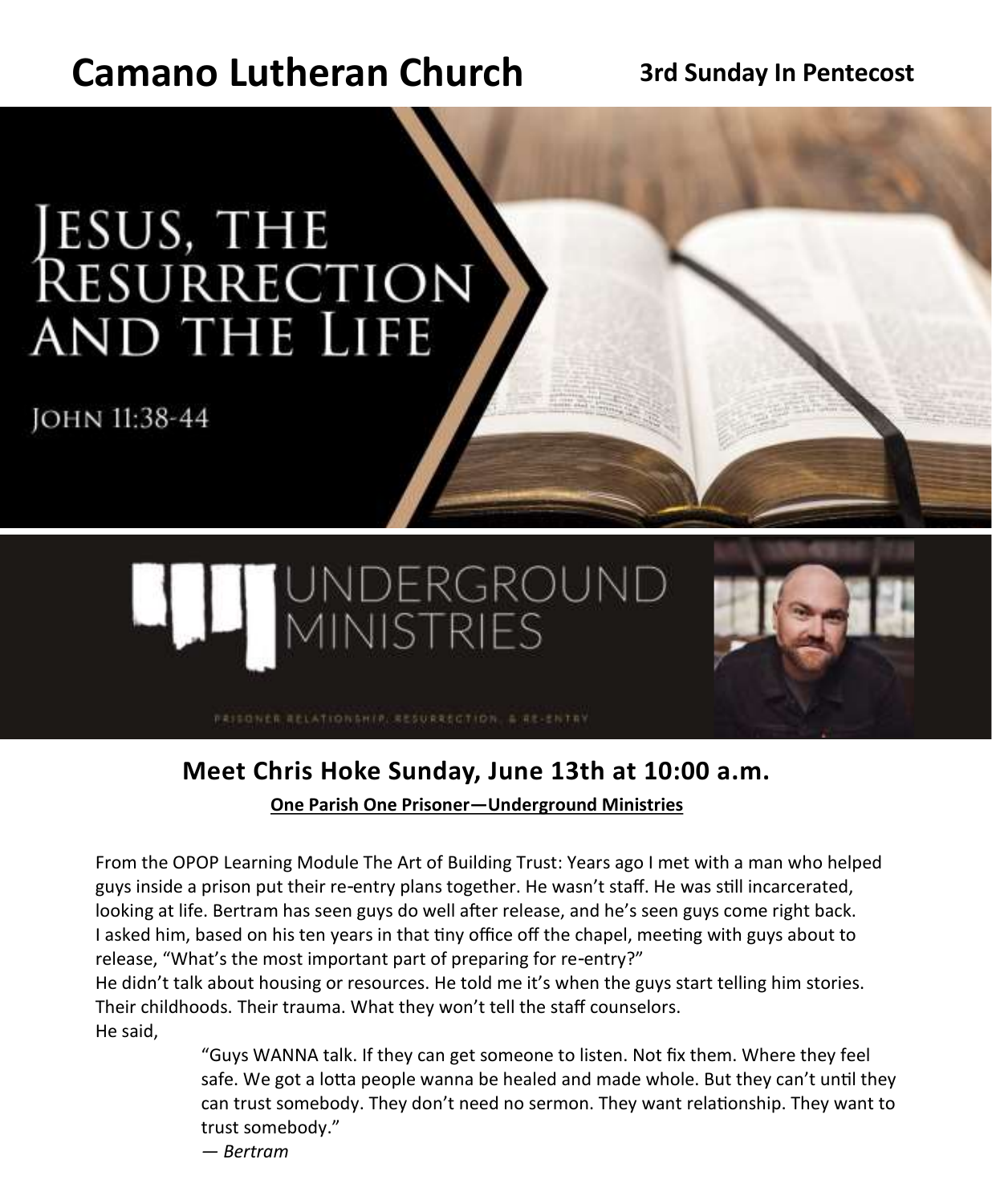#### **Today's Worship Service**

**Prelude--**Mary (Camano LC) (Video) **Welcome--** Pr. Erik **Remembrance of Baptism--**Pr. Scott **Prayer of the Day--**Pr. Scott **First Reading--Reader--**Pr. Charis **Psalm-** OSL Arlington Choir **Second Reading- Reader--**Pr. Charis **Gospel Reading--**Chris Hoke **Sermon--**Chris Hoke **Hymn of the day--** Josh, The Band (Video)

**Sharing of the Peace-**Pr. Erik **Lord's Prayer-** Sister Le **Prayers--**Chris Hoke and Sister Le

> *Service continues for communion live in the building at Camano Lutheran Church*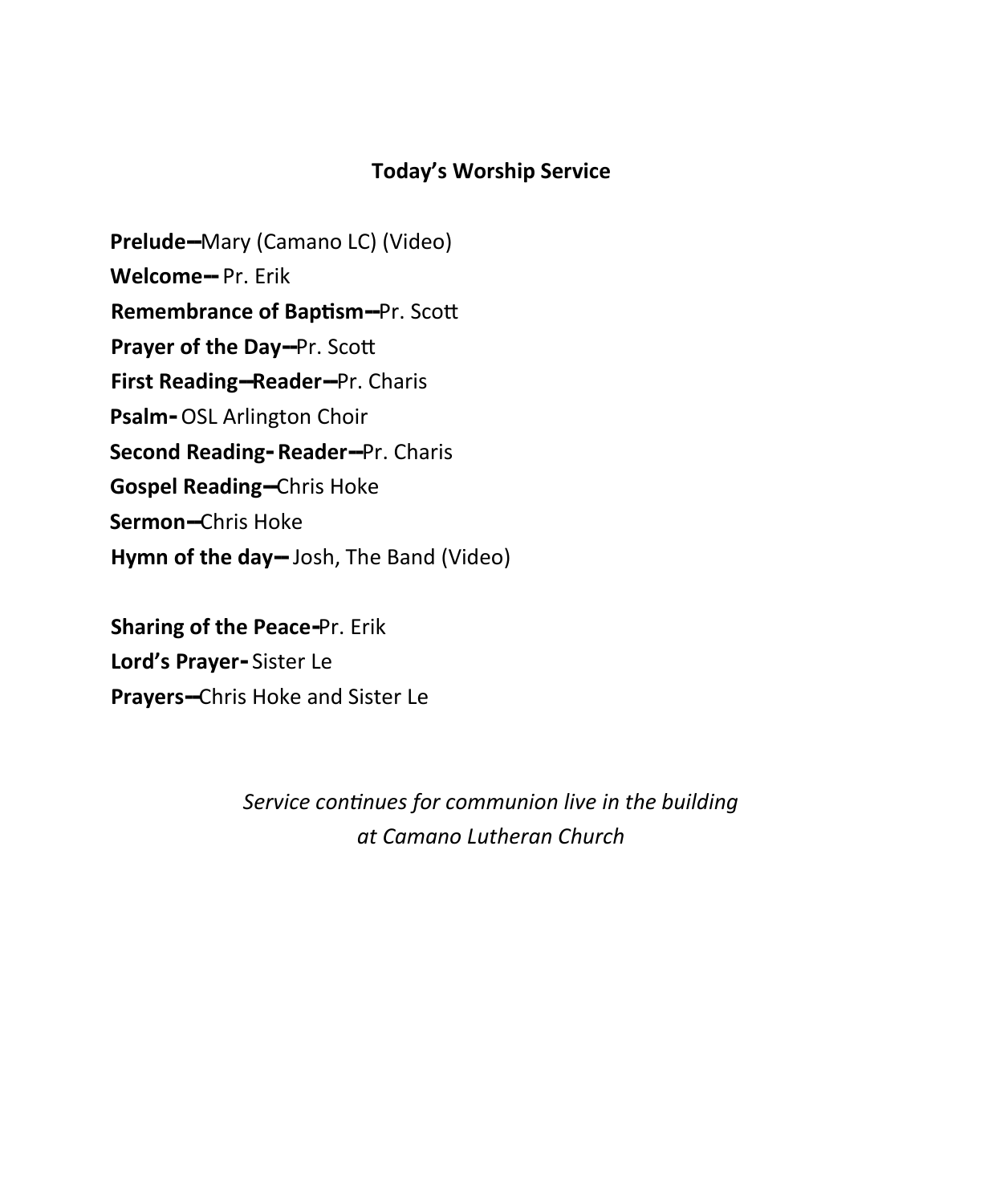

Music: CIVILITY, Gregg DeMey, b. 1972 Text © 2002 GIA Publications, Inc., giamusic com. All nights reserved. Music C 2008 Re Create Music, admin. Faith Alive Christian Resources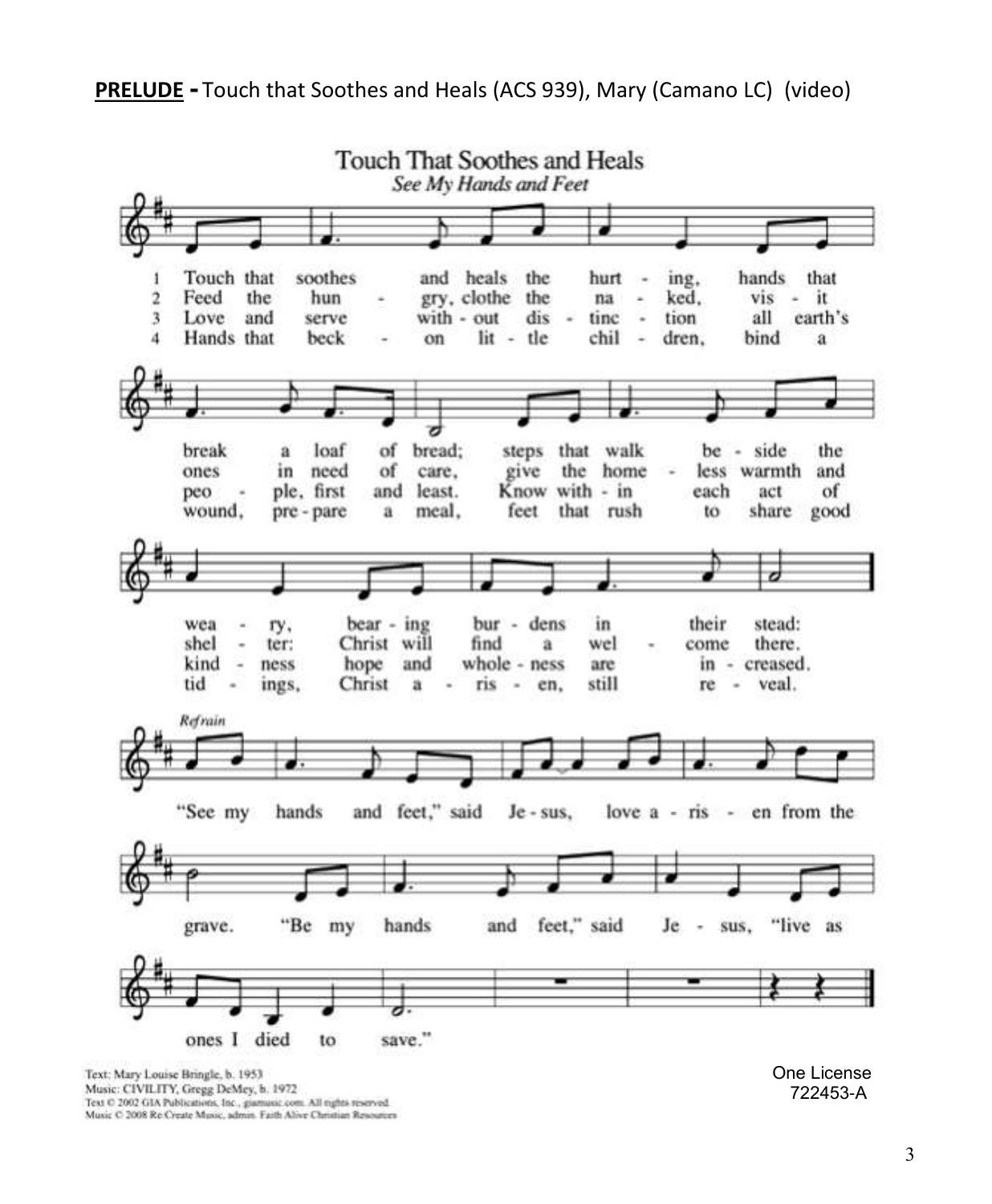#### **WELCOME ANNOUNCEMENTS -** Pr. Erik

#### **REMEMBRANCE OF BAPTISM --**Pr. Scott

- P: Alleluia! Christ is risen.
- **C: Christ is risen indeed. Alleluia!**
- P: Refreshed by the resurrection life we share in Christ, let us give thanks for the gift of baptism.

*Water may be poured into the font as the presiding minister gives thanks.*

We thank you, risen Christ, for these waters where you make us new, leading us from death to life, from tears to joy.

We bless you, risen Christ, that your Spirit comes to us in the grace-filled waters of rebirth, like rains to our thirsting earth, like streams that revive our souls, like cups of cool water shared with strangers.

Breathe your peace on your church when we hide in fear. Clothe us with your mercy and forgiveness. Send us companions on our journey as we share your life.

Make us one, risen Christ. Cleanse our hearts. Shower us with life.

To you be given all praise, with the Holy Spirit, in the glory of God, now and forever.

#### **C: Amen.**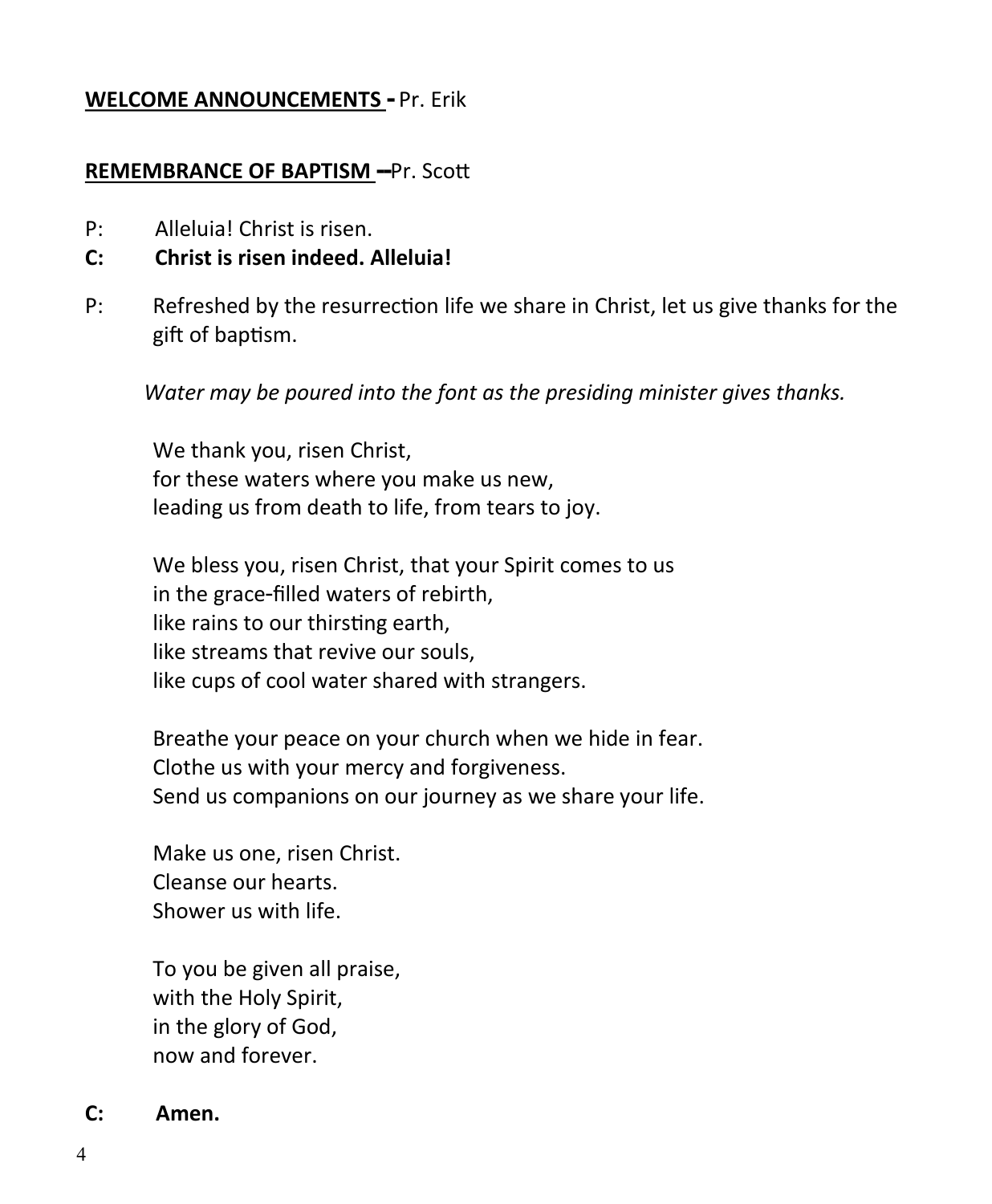#### **PRAYER OF THE DAY --**Pr. Scott

**P:** This is another day, O Lord, I know not what it will bring forth, but make me ready, Lord, for whatever it may be. If I am to stand up, help me to stand bravely. If I am to sit still, help me to sit quietly. If I am to lie low, help me to do it patiently. And if I am to do nothing, let me do it gallantly. Make these words more than words and give me the Spirit of Jesus. Amen. (from the Episcopal Church Book of Common Prayer)

#### **FIRST READING --**Pr. Charis

#### **Isaiah 43:1-3; 5**

But now thus says the Lord, he who created you, O Jacob, he who formed you, O Israel: Do not fear, for I have redeemed you; I have called you by name, you are mine. 2 When you pass through the waters, I will be with you; and through the rivers, they shall not overwhelm you; when you walk through fire you shall not be burned, and the flame shall not consume you. 3 For I am the Lord your God, the Holy One of Israel, your Savior. I give Egypt as your ransom, Ethiopia and Seba in exchange for you. 4 Because you are precious in my sight, and honored, and I love you, I give people in return for you, nations in exchange for your life. 5 Do not fear, for I am with you; I will bring your offspring from the east, and from the west I will gather you;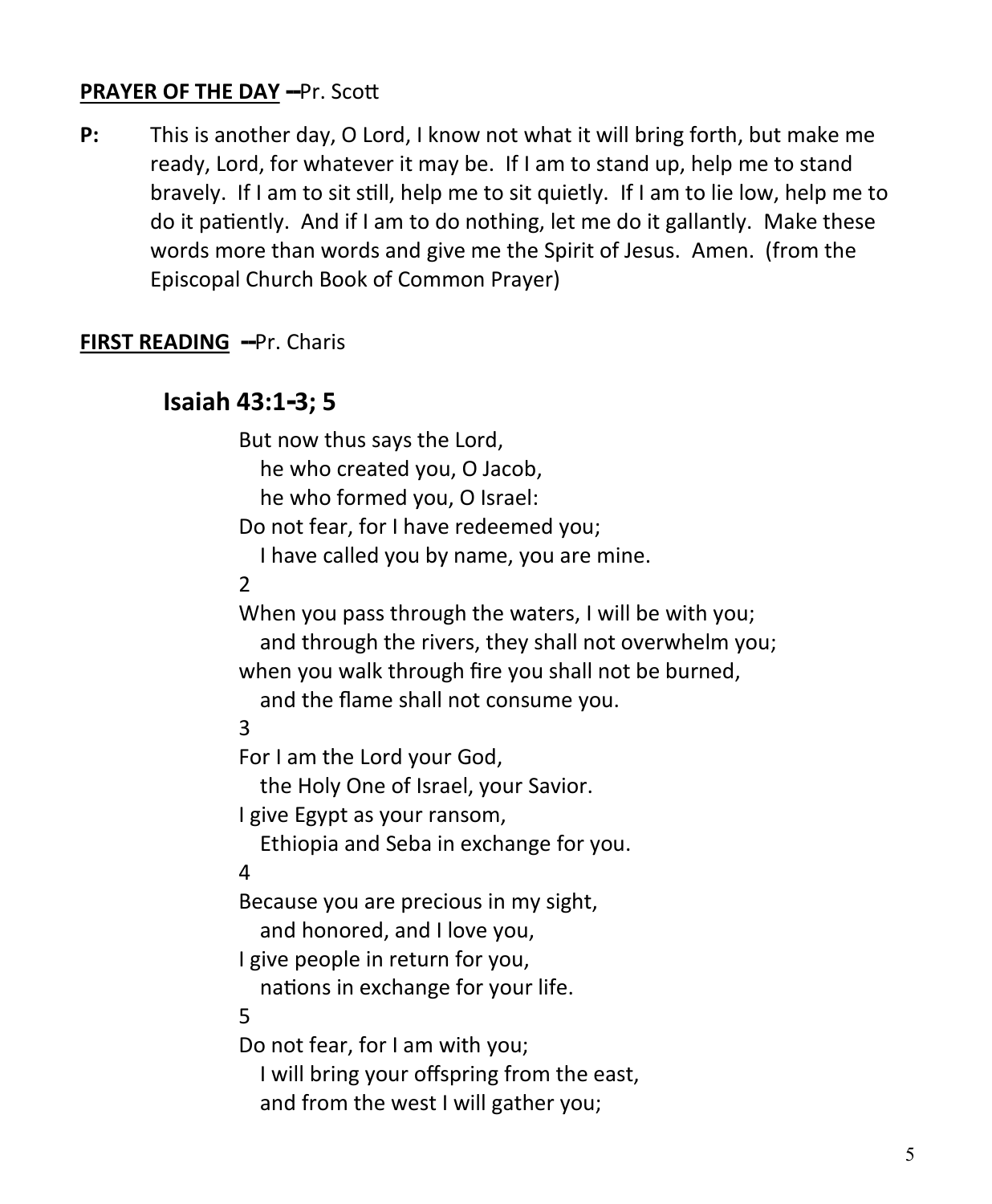**PSALM 92: OSL Arlington Choir (video)**

## *(refrain)*

### <sup>1</sup>lt is good to give thanks to the Lord, to sing praises to your name, O Most High;

 $^{2}$ to declare your steadfast love in the morning, and your faithfulness by night,  $3$ to the music of the lute and the harp, to the melody of the lyre.

<sup>4</sup>For you, O Lord, have made me glad by your work; at the works of your hands I sing for joy.

 $12$ The righteous flourish like the palm tree, and grow like a cedar in Lebanon.

 $13$ They are planted in the house of the Lord; they flourish in the courts of our God.

 $14$ In old age they still produce fruit; they are always green and full of sap,

 $15$ showing that the Lord is upright; he is my rock, and there is no unrighteousness in him.

#### **SECOND READING --** Pr. Charis

### **2 Corinthians 5:15-21**

<sup>15</sup> [Christ] died for all, so that those who live might live no longer for themselves, but for him who died and was raised for them.

**<sup>16</sup>** From now on, therefore, we regard no one from a human point of view; even though we once knew Christ from a human point of view, we know him no longer in that way. **<sup>17</sup>**So if anyone is in Christ, there is a new creation: everything old has passed away; see, everything has become new! **<sup>18</sup>**All this is from God, who reconciled us to himself through Christ, and has given us the ministry of reconciliation; **<sup>19</sup>** that is, in Christ God was reconciling the world to himself, not counting their trespasses against them, and entrusting the message of reconciliation to us. **<sup>20</sup>**So we are ambassadors for Christ, since God is making his appeal through us; we entreat you on behalf of Christ, be reconciled to God. **<sup>21</sup>**For our sake he made him to be sin who knew no sin, so that in him we might become the righteousness of God.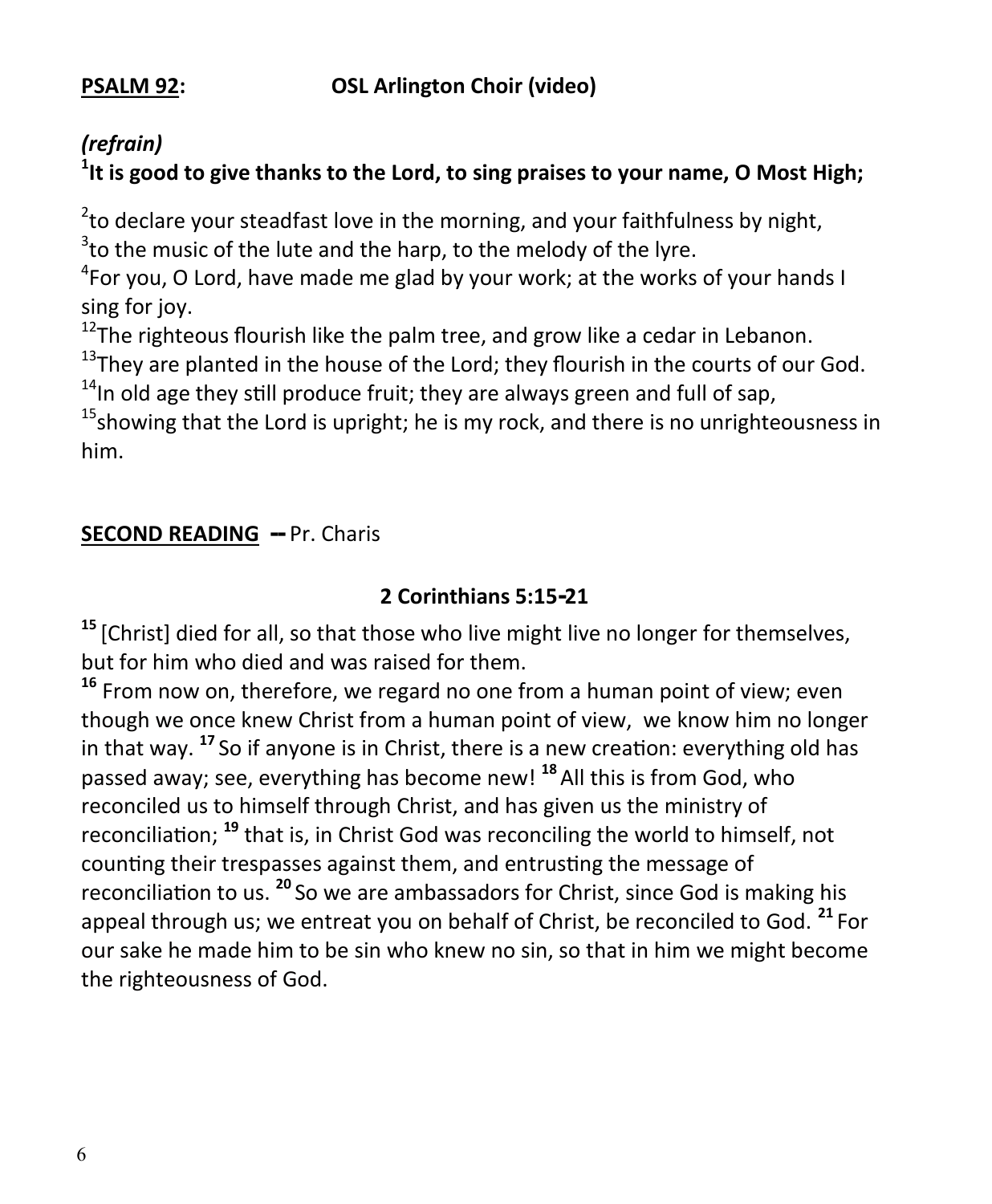#### **John 11:38-44**

#### **Jesus Raises Lazarus to Life**

**<sup>38</sup>** Then Jesus, again greatly disturbed, came to the tomb. It was a cave, and a stone was lying against it. **<sup>39</sup>** Jesus said, "Take away the stone." Martha, the sister of the dead man, said to him, "Lord, already there is a stench because he has been dead four days." **<sup>40</sup>** Jesus said to her, "Did I not tell you that if you believed, you would see the glory of God?" **<sup>41</sup>** So they took away the stone. And Jesus looked upward and said, "Father, I thank you for having heard me. **<sup>42</sup>**I knew that you always hear me, but I have said this for the sake of the crowd standing here, so that they may believe that you sent me." **<sup>43</sup>** When he had said this, he cried with a loud voice, "Lazarus, come out!" **<sup>44</sup>**The dead man came out, his hands and feet bound with strips of cloth, and his face wrapped in a cloth. Jesus said to them, "Unbind him, and let him go."

**MESSAGE --** Chris Hoke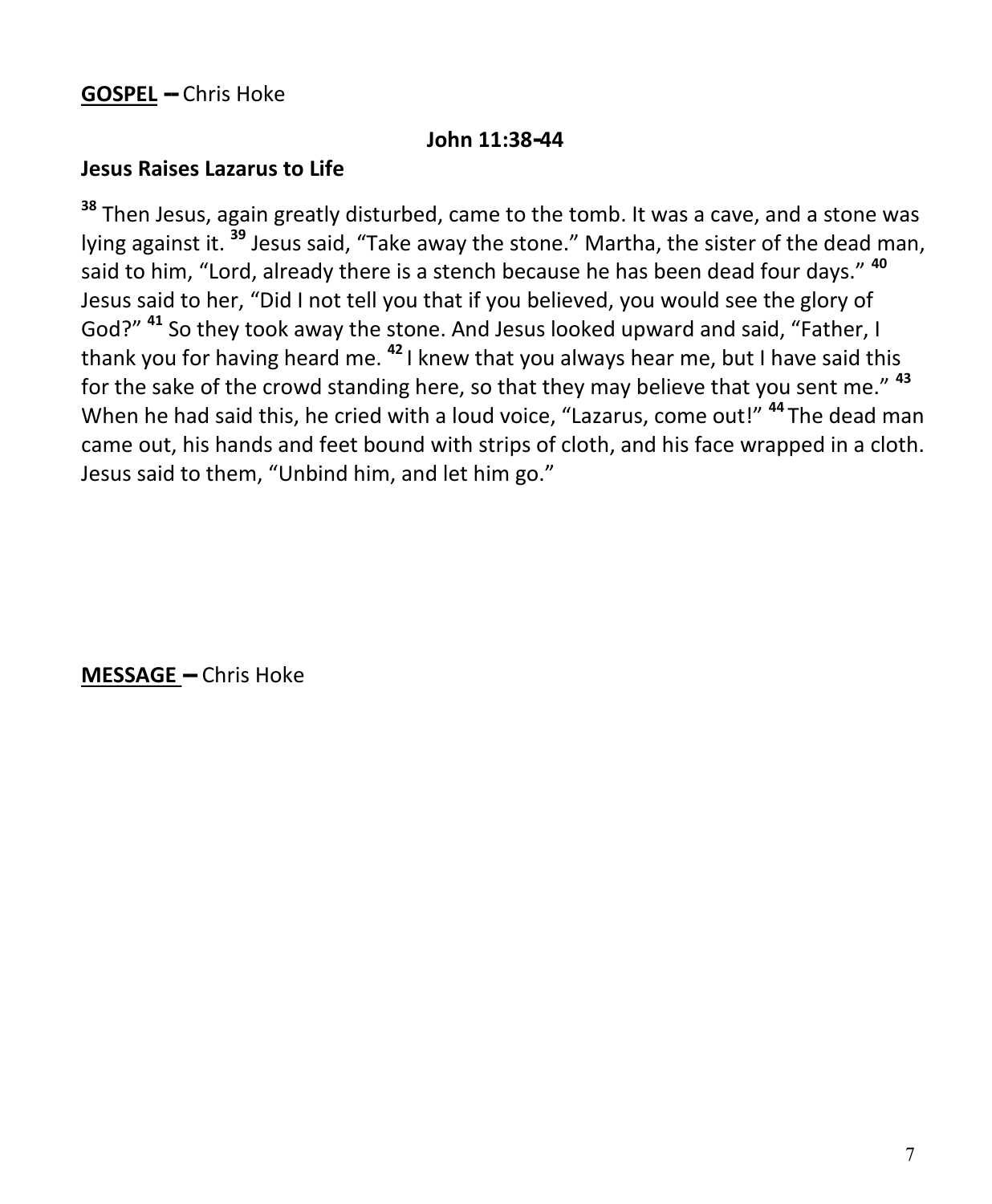#### **HYMN OF THE DAY --** There is a Wideness in God's Mercy, Josh (Faith/Freeborn) (Video)

#### **There's a Wideness in God's Mercy**

*Tune: Come Thou Fount* 

- 1 There's a wideness in God's mercy, like the wideness of the sea; there's a kindness in God's justice which is more than liberty. There is no place where earth's sorrows are more felt than up in heav'n. There is no place where earth's failings have such kindly judgment giv'n.
- 2 There is welcome for the sinner, and a promised grace made good; there is mercy with the Savior; there is healing in his blood. There is grace enough for thousands of new worlds as great as this; there is room for fresh creations in that upper home of bliss.
- 3 For the love of God is broader than the measures of our mind; and the heart of the Eternal is most wonderfully kind. But we make this love too narrow by false limits of our own; and we magnify its strictness with a zeal God will not own.
- 4 'Tis not all we owe to Jesus; it is something more than all: greater good because of evil, larger mercy through the fall. Make our love, O God, more faithful; let us take you at your word, and our lives will be thanksgiving for the goodness of the Lord.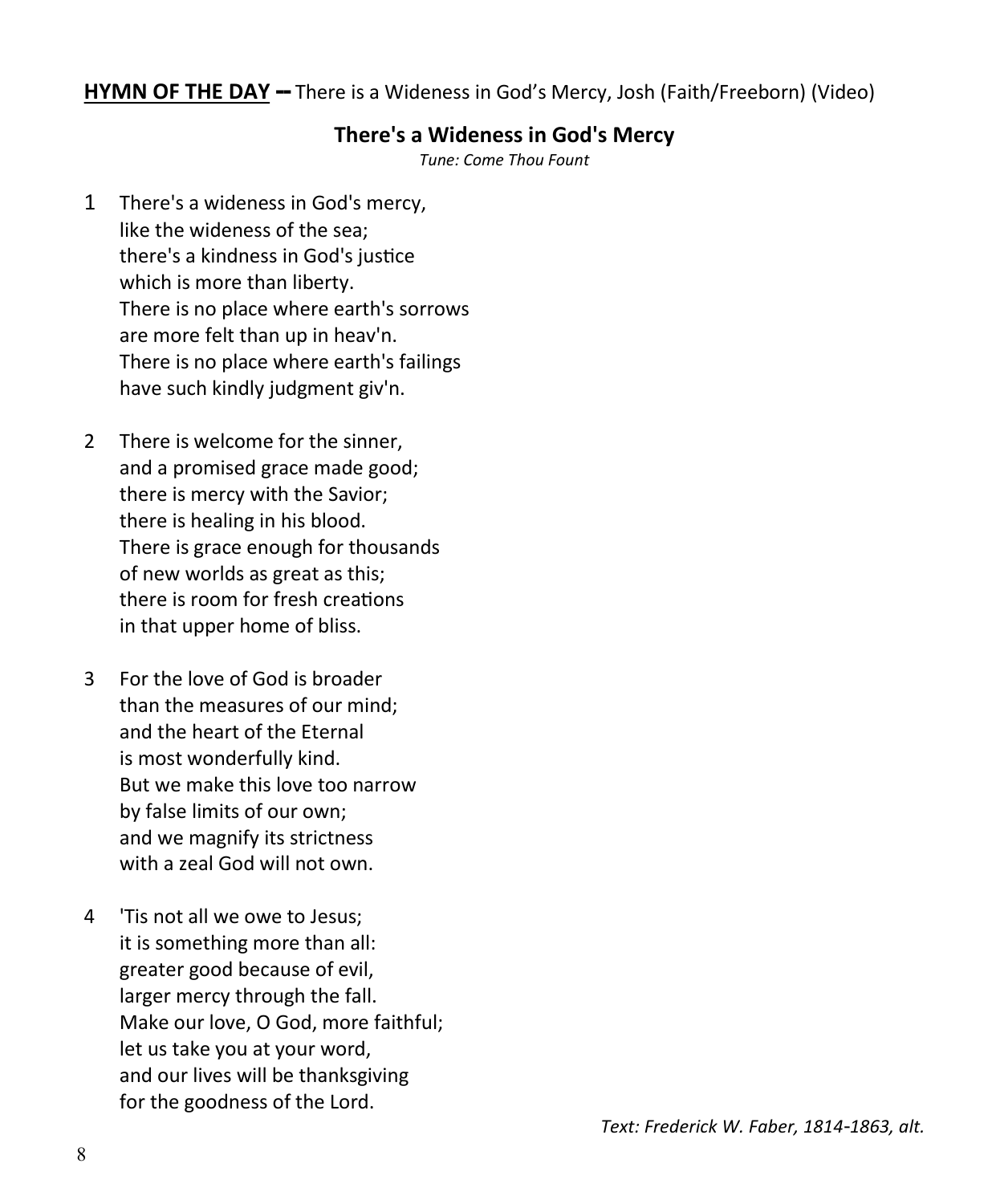#### **SHARING OF THE PEACE --** Pr. Erik

*The peace of the Lord be with you always! --recording*

#### **LORD'S PRAYER --** Sister Le

**Our Father, who art in heaven, hallowed be thy name, thy kingdom come, thy will be done, on earth as it is in heaven. Give us this day our daily bread; And forgive us our trespasses, as we forgive those, who trespass against us; and lead us not into temptation, but deliver us from evil. For thine is the kingdom, and the power, and the glory, Forever and ever. Amen.**

#### **THE PRAYERS OF THE CHURCH --** Sister Le and Chris Hoke

**Sister Le** With the whole people of God in Christ Jesus, let us pray for the church, those in need, and all of God's creation. For the holy catholic church, that, filled with your love, it may hunger for truth and thirst after righteousness:

God of mercy, **hear our prayer.**

**Chris Hoke** For all members of the church, that they may serve you in true and godly lives:

God of mercy, **hear our prayer.**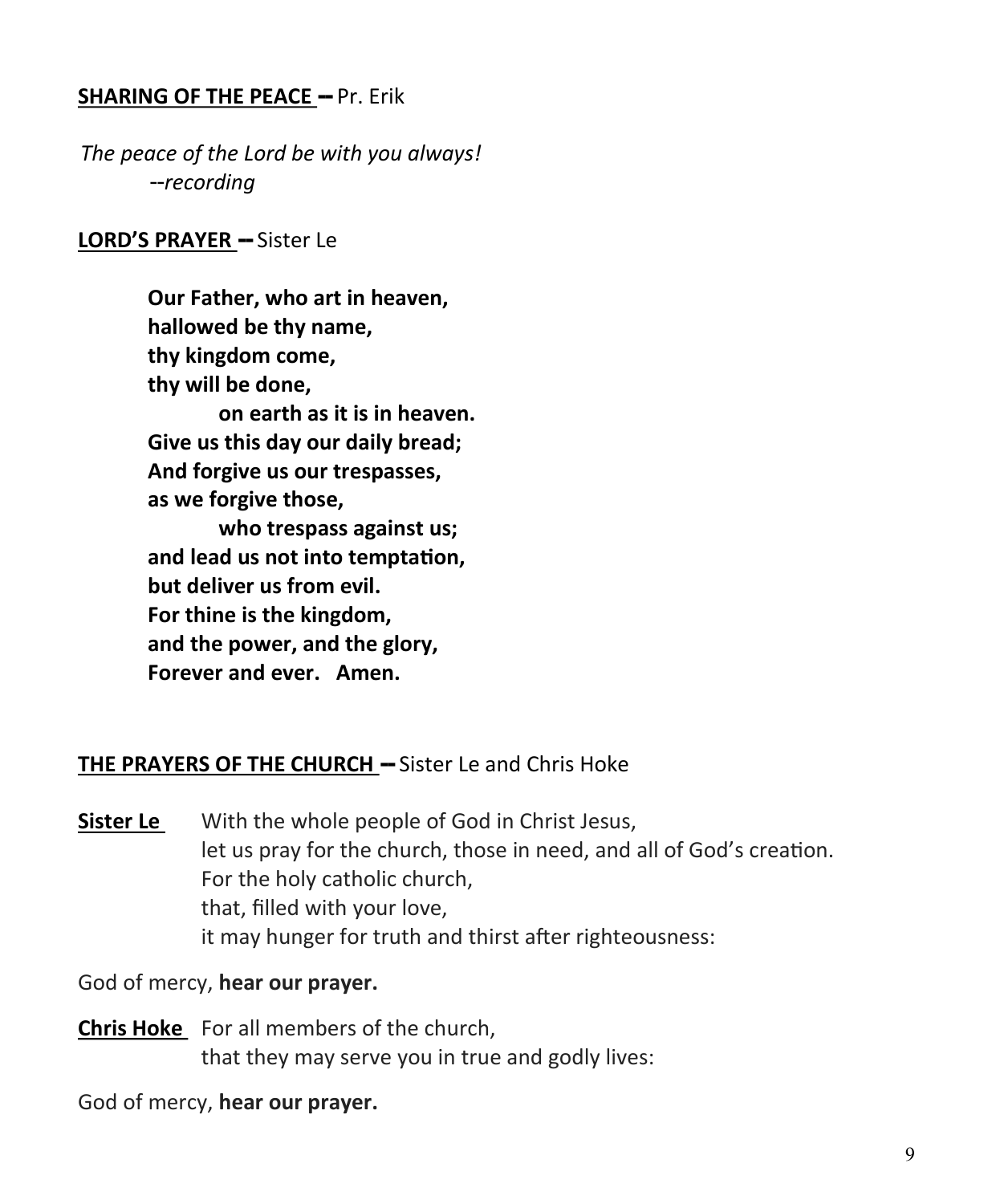**Le** For all ministers of word and service; for all ministers of word and sacrament; For all lay leaders, together with all those responsible for the care and nurture of your people, That they may support one another in serving Christ:

#### God of mercy, **hear our prayer.**

**Chris** For the peace of the church, that our divisions may be overcome, so that, united in Christ, we may serve the world and bear witness to the good news:

#### God of mercy, **hear our prayer.**

**Le** For the mission of the church, that in faithful witness it may proclaim the gospel and in humble love serve all in need:

#### God of mercy, **hear our prayer.**

**Chris** For the nations of the world and their leaders, that they may work for justice and promote the dignity and freedom of every person:

#### God of mercy, **hear our prayer.**

**Le** For the whole creation, that everything you have made may fulfill your purpose and that we may exercise care for your diverse gifts:

#### God of mercy, **hear our prayer.**

**Chris** For the poor, the persecuted, the sick, the lonely, the forgotten, and all who suffer; for refugees, prisoners, and all who are in danger; that they may be relieved and protected:

#### God of mercy, **hear our prayer.**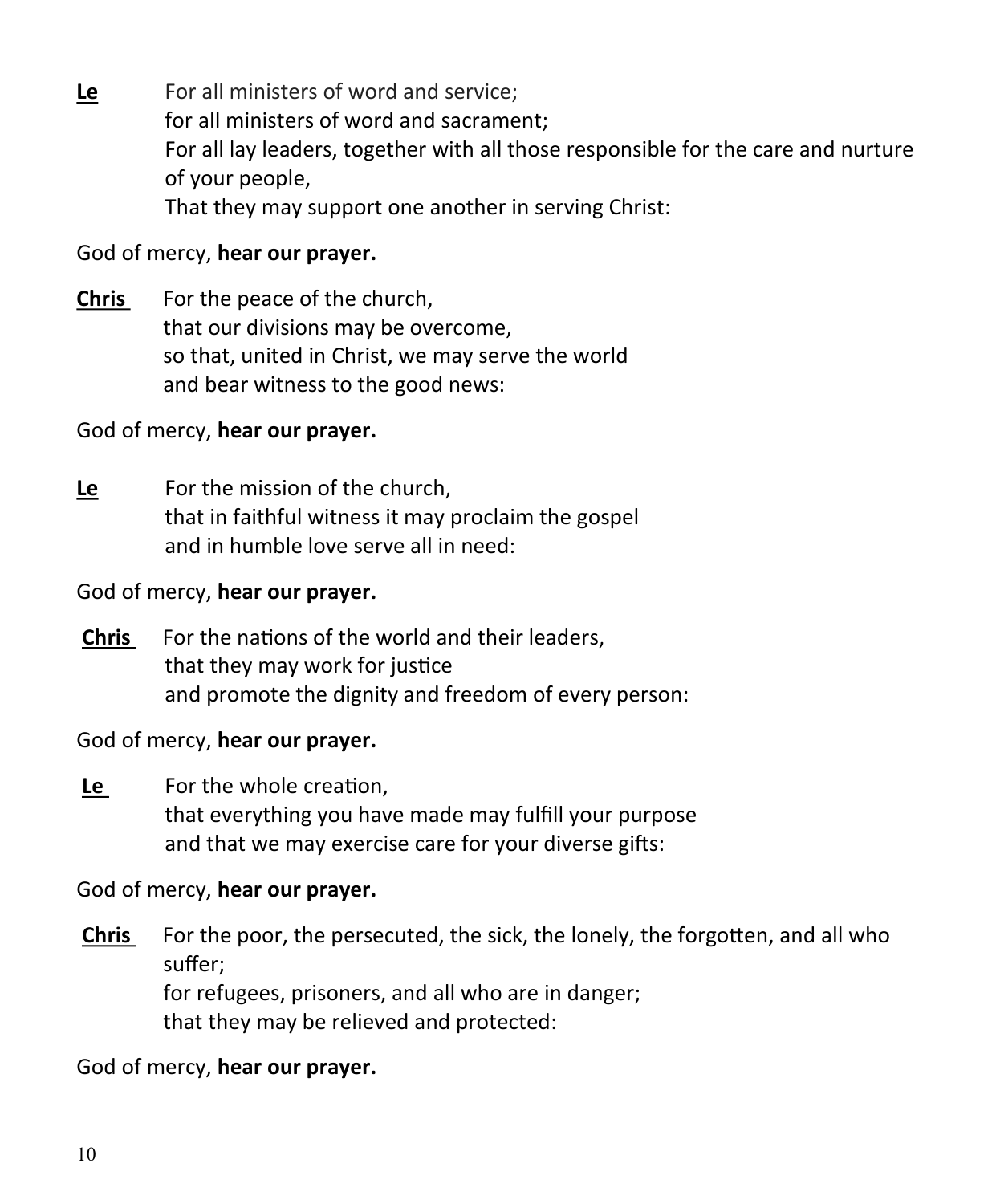#### **Le** *For who else and what else do God's people pray?*

#### God of mercy, **hear our prayer.**

**Chris** For the glorious company of all the saints, those who have died in faith and those who live in certain hope, we praise you.

That their witness may give us courage until the day of Jesus Christ:

#### God of mercy, **hear our prayer.**

**Le** Into your hands, gracious God, we commend all for whom we pray, trusting in your mercy; through Jesus Christ, our Savior. **Amen.**

#### **HOLY COMMUNION**

- P: The Lord be with you.
- **C: And also with you.**
- P: Lift up your hearts.
- **C: We lift them to the Lord.**
- P: Let us give thanks to the Lord our God.
- **C: It is right to give God our thanks and praise.**
- P: In the night in which he was betrayed... For as often as we eat of this bread and drink from this cup, we proclaim the Lord's death until he comes.
- P: Lord, remember us always in your kingdom and teach us to pray,

#### **WE SHARE A MEAL TOGETHER**

- P: This is the body of Christ, given for you.
- P: This is the blood of Christ shed for you.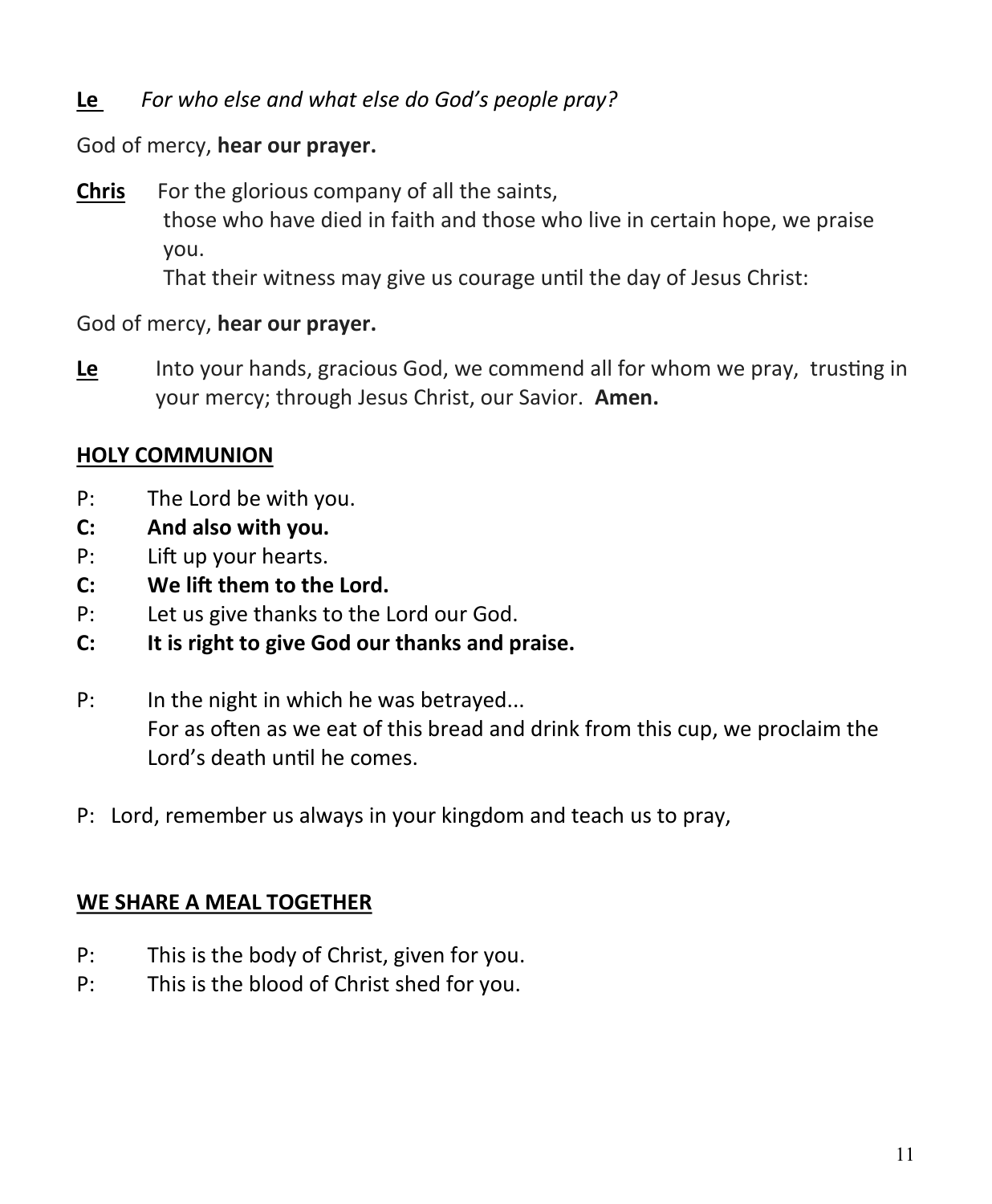**SONG LAMB OF GOD, SETTING 8** 



Augsburg License SAS006420

#### **POST COMMUNION BLESSING** -- Pr. Scott

#### **BENEDICTION**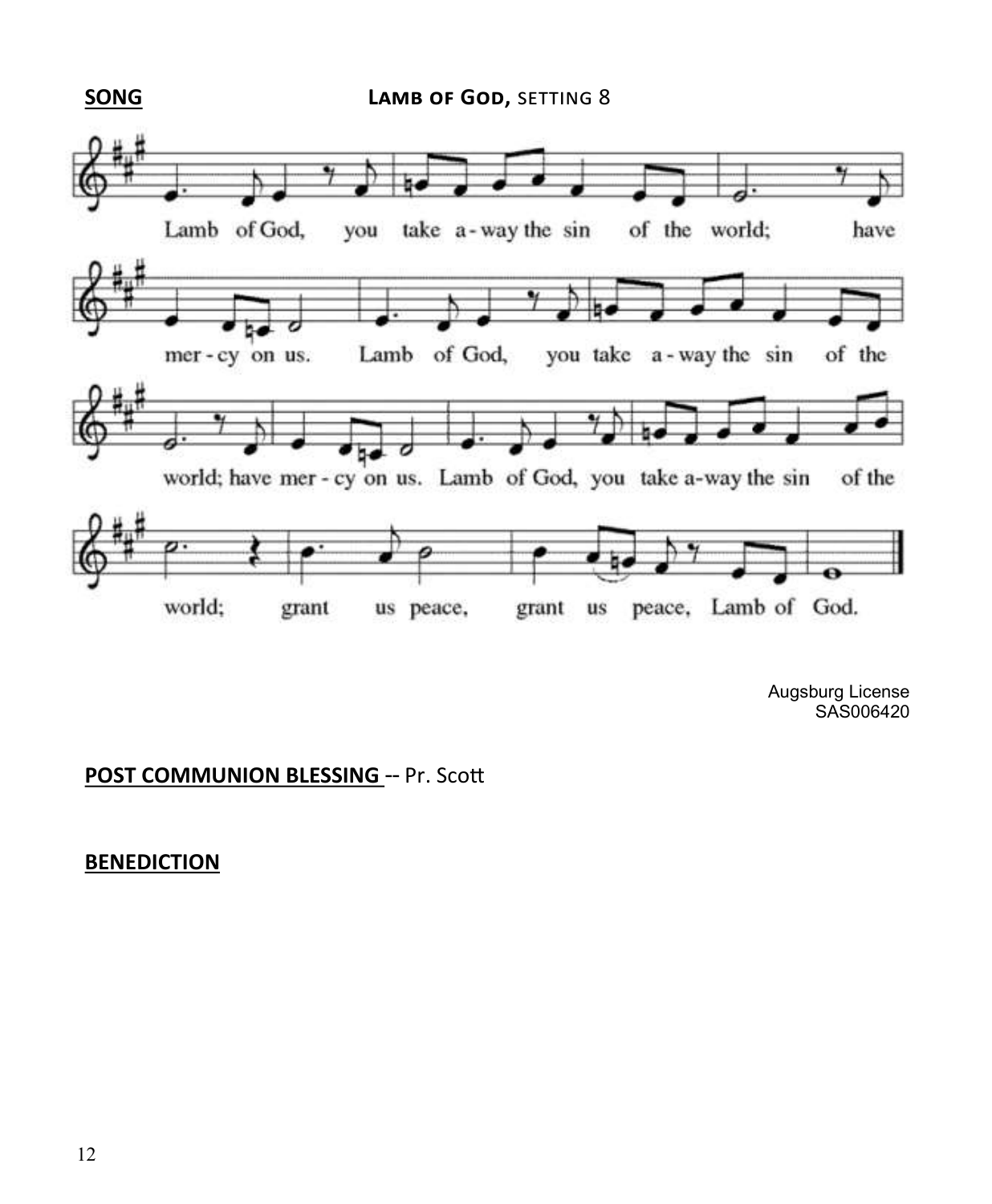

*Next page ------>*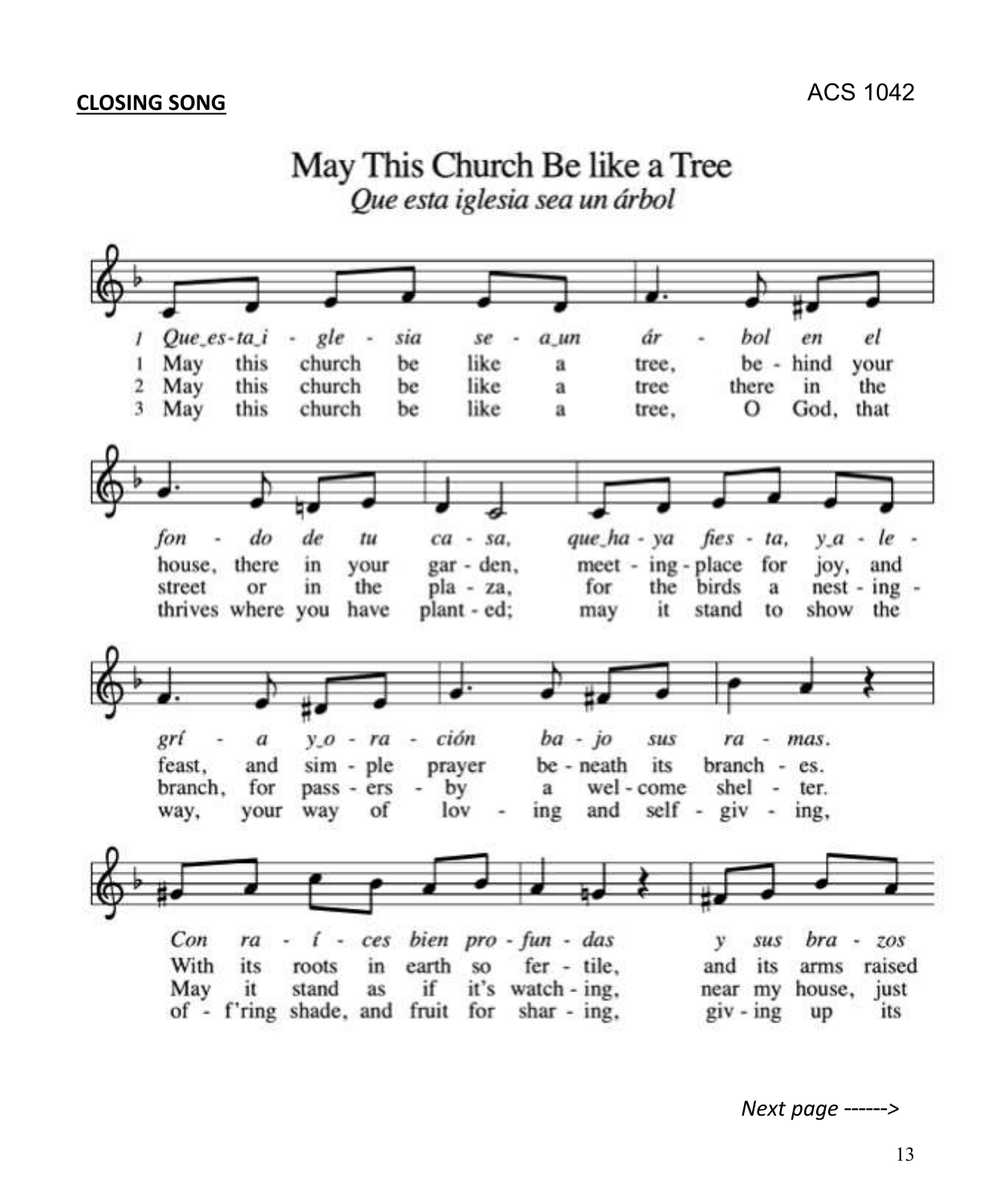

Text: Pablo D. Sosa, 1933-2020; tr. Andrew Donaldson, b. 1951 Music: QUE ESTA IGLESIA SEA UN ÁRBOL, Pablo D. Sosa Spanish text and music © 2011 GIA Publications, Inc., giamusic com. All rights reserved.<br>English text © 2013 GIA Publications, Inc., giamusic com. All rights reserved.

One License 722453 - A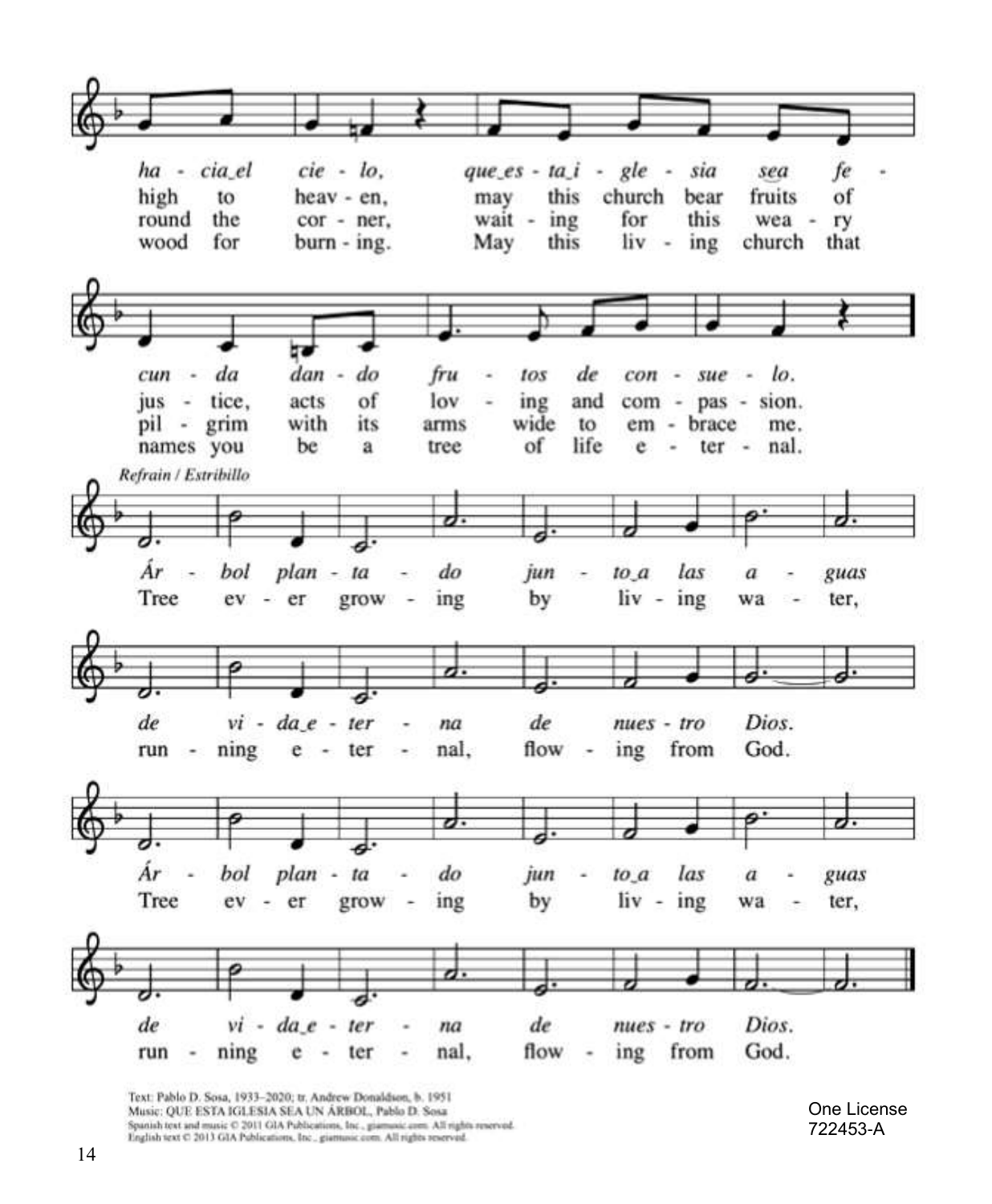#### **SENDING**

- P Go in peace. You are the body of Christ.
- **C Thanks be to God.**

#### **REMEMBER THESE** *PEOPLE IN YOUR PRAYERS:*

*Healing for:* Lori Osburn, Sharon Buffalo, Janet Mayer, Pam Larson, Susann Hendrickson, Ed Crow, Bob thomas, Nadine Lien, Julie Bolser, Jeanette Jewell, Chris Syversen, Linda Mackie, Jessica, Ginny Wortman, Leif Larson, Linda Johnson, Helen Micucci, Inez Hushagen, The Cohn Family - Evelyn, Scott, Ava & Brayen Cohn, Glenna Timmerman, Miriam Clark, Elsie Jo Hendrickson, Jim Powers, Sandy Cowden, Cindy Hogman, Sophie Jackson, Tom Moore, Leih Rutledge, Brad McDonald, Ginny Esslinger, Nancy Johnson, Wilma Barrett, Wayne Wegner, Jim Olsen, Jan Karr, Maranda Hansen, Bill Holz, Andy Hamilton, Curtis Peterson, Antivius Rush, Bill Vance, Joshua Tinker, Davie Kelly, Andrew Adams, Eric McDonnell, Joy L Edwards, Diane Hilmo, Trisha Bourdeau, Geoff Taylor, Jessica, Jeanne, Barrett, Frances Viscoti, Dan Harris, Landry Hall (great grandson of Loretta Nelson), Sean Brough, Ken Bailey, Stacy Pinorini, Bonnie Thomas, Jan Churchhill, Steve Schmitz,

*Comfort for: Family of* Ken Gilbertson, Claude Baily, Les Surridge, Allen Gilbertson

*Guidance for: Port Towns* Church Planting: Danny & Aubrey Edwards-Luce

*Military persons associated with Camano Lutheran or Specific Request***:**  *Dan Porter, Tyler Munson, Scott Johnston, Derek Hinde, Brian Cummings, Robert F Guerrero, John VF Guerrero, Michael SF Guerrero, Isaac Teichgrab, Olivia Shoup, Kyle Osburn, Nathaniel Powers,* 

## **Scriptures for Sunday June 20th**

**Job 38:1-11 Psalm 107:1-3, 23-32 2 Corinthians 6:1-13 Mark 4:35-41**